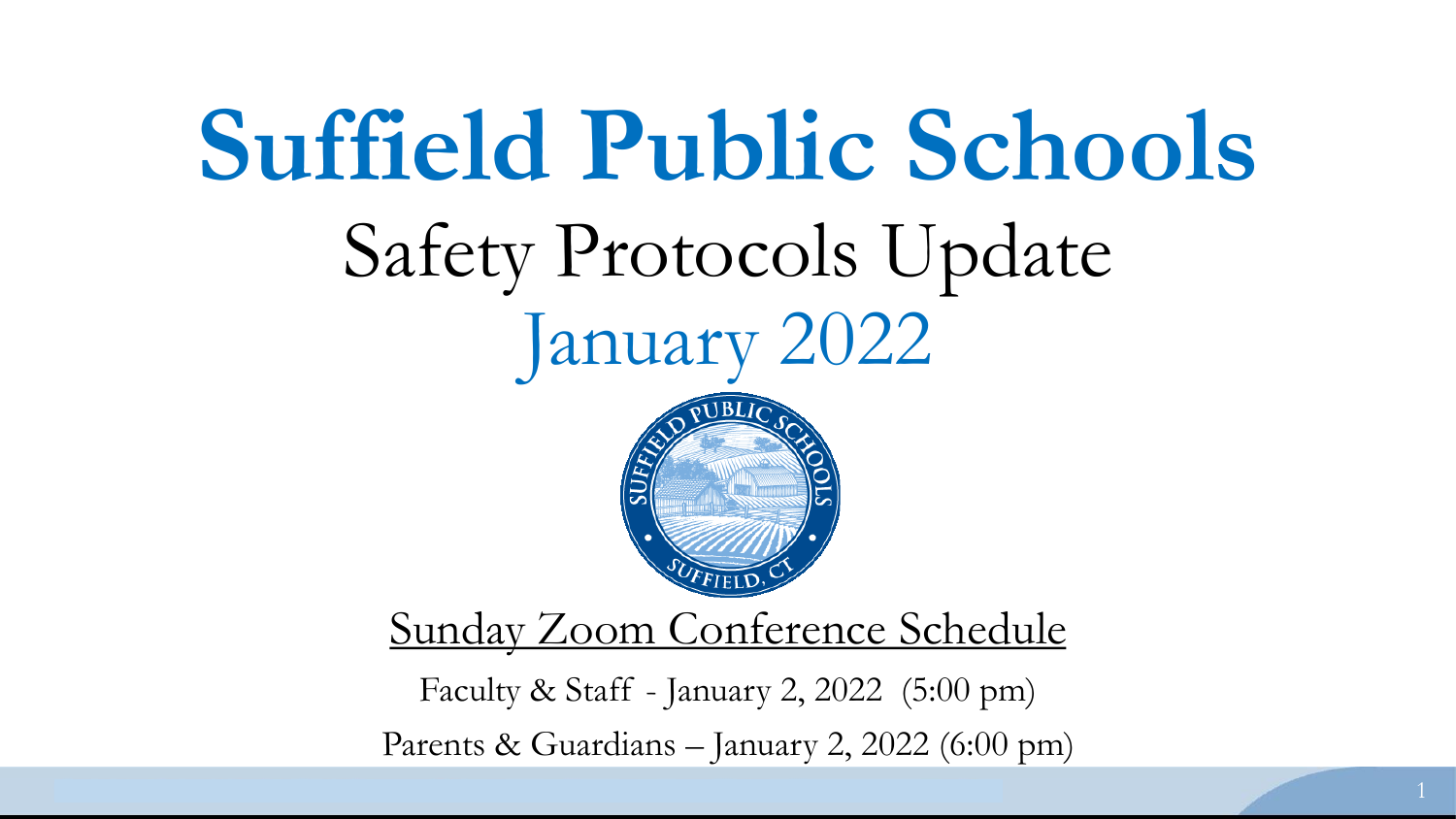## **Presentation Outline**

*COVID-19 prevention strategies remain critical to protect people,*  including students, teachers, and staff, who are not fully vaccinated, *especially in areas of moderate-to-high community transmission levels. - CDC K-12 Guidance (July 2021)*

- COVID-19 Case Data (Dec. Vacation Only)
- COVID-19 Protocols
	- Isolation
	- Quarantine
- Temporary Remote Learning
- Layered Prevention Strategies
- Considerations for Continuity of Learning

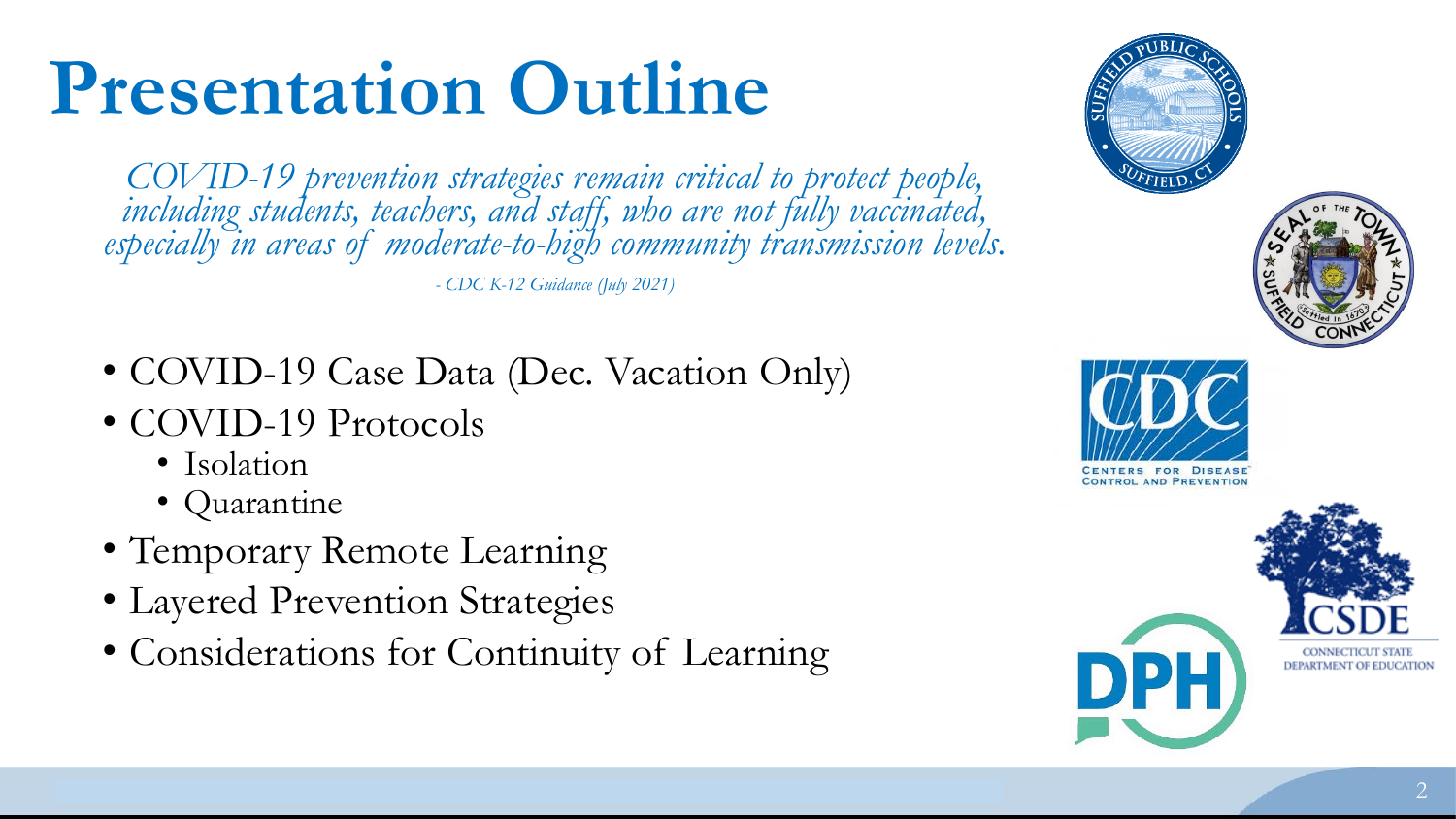## **COVID-19 December Vacation Positive Case Data**

COVID-19 Positive Student Cases Reported



#### COVID-19 Positive Faculty & Staff Cases Reported

**16**



SUFF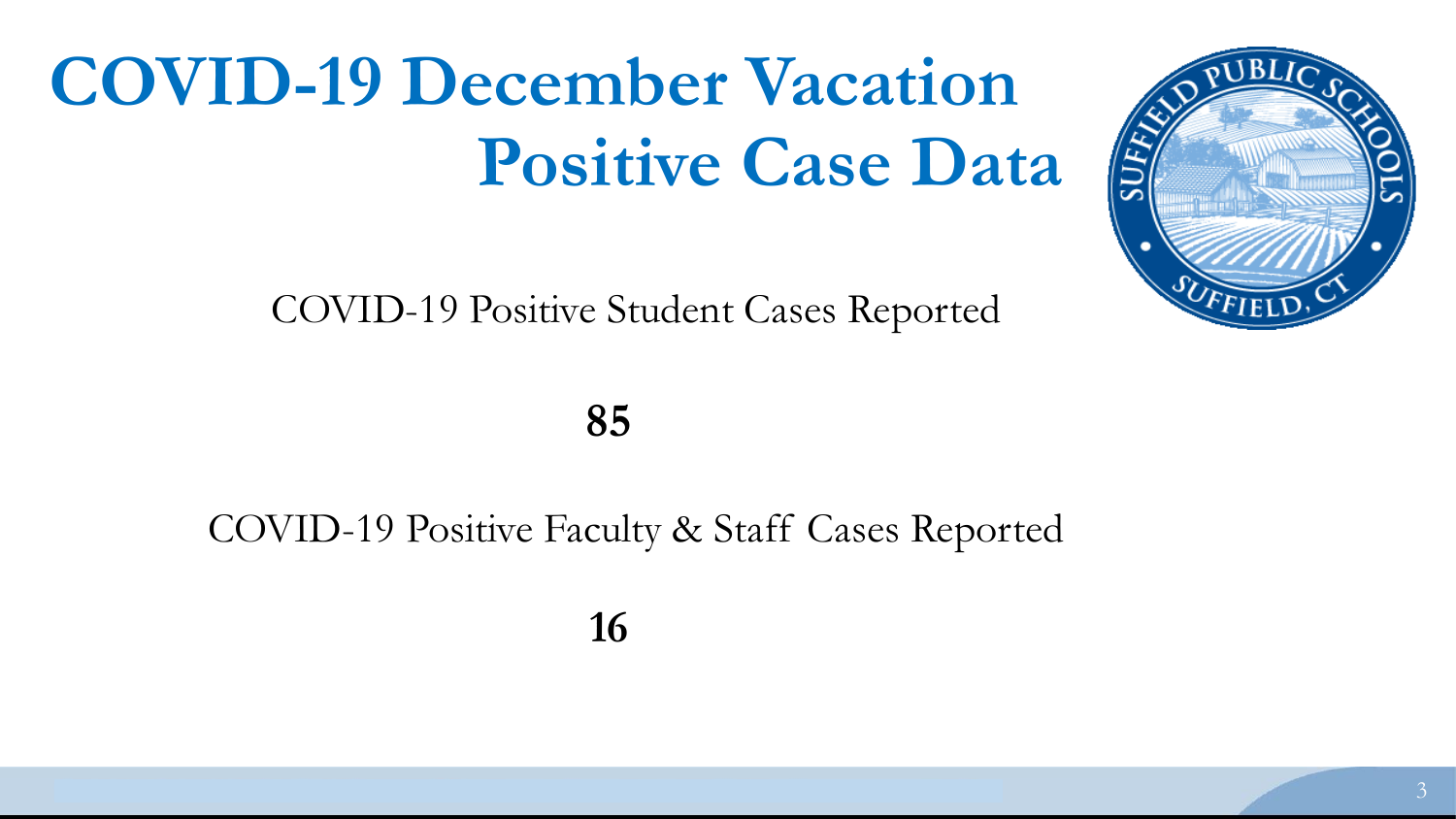## **Student/Staff Isolation Protocols During High Transmission**

### **Symptomatic (Fully Vaccinated)**

- Symptomatic with Positive Test:
	- **5 day isolation** and return to school on Day 6 if symptoms significantly improve;
- Symptomatic with Negative Test:
	- May return to school if symptoms significantly improve.

### **Symptomatic (Partially Vaccinated or Unvaccinated)**

- If there is a known close contact or exposure;
	- **5 day isolation** and return to school on Day 6 if symptoms significantly improve;
- If unknown close contact or exposure;
	- May return to school with negative test or symptoms significantly improve.



*"Isolation relates to behavior after a confirmed infection. Quarantine [refers to the time following exposure to](https://www.cdc.gov/media/releases/2021/s1227-isolation-quarantine-guidance.html)  the virus or close contact with someone known to have COVID-19."*

*Centers for Disease Control and Prevention (December 29, 2021)*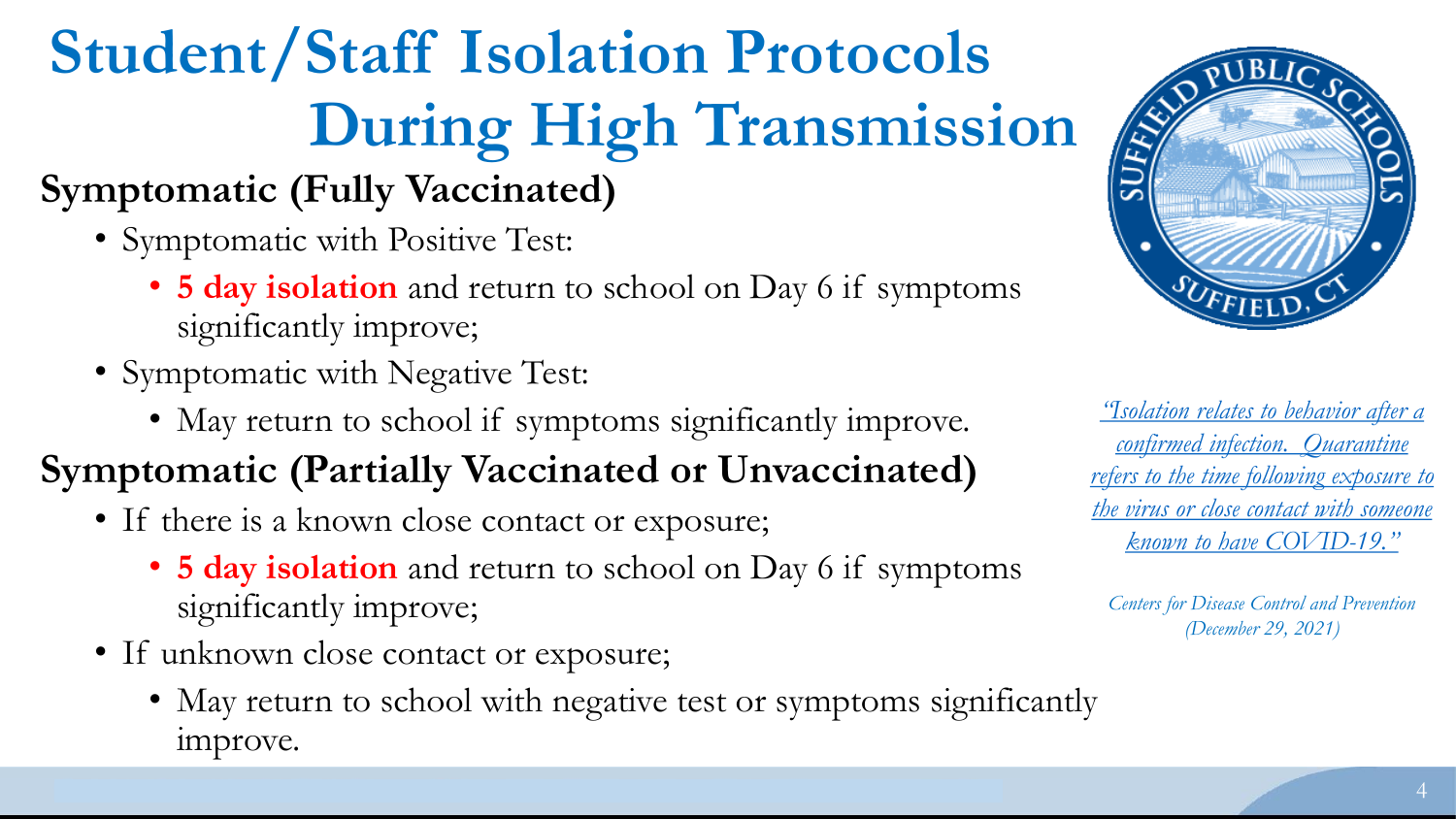### **Student/Staff Quarantine Protocols During High Transmission**

#### **Asymptomatic Exposure (Vaccinated)**

- Continue with in-person learning/teaching
- Test for COVID-19 after Day 5
- Consider quarantining for non-school related activities

#### **Asymptomatic Exposure (Partially Vaccinated or Unvaccinated)**

- **5 Day Quarantine** and return to school on Day 6;
- Test for COVID-19 after Day 5
- Student Screen and Stay (Parent Option Available)



*"Isolation relates to behavior after a confirmed infection. Quarantine [refers to the time following exposure to](https://www.cdc.gov/media/releases/2021/s1227-isolation-quarantine-guidance.html)  the virus or close contact with someone known to have COVID-19."*

*Centers for Disease Control and Prevention (December 29, 2021)*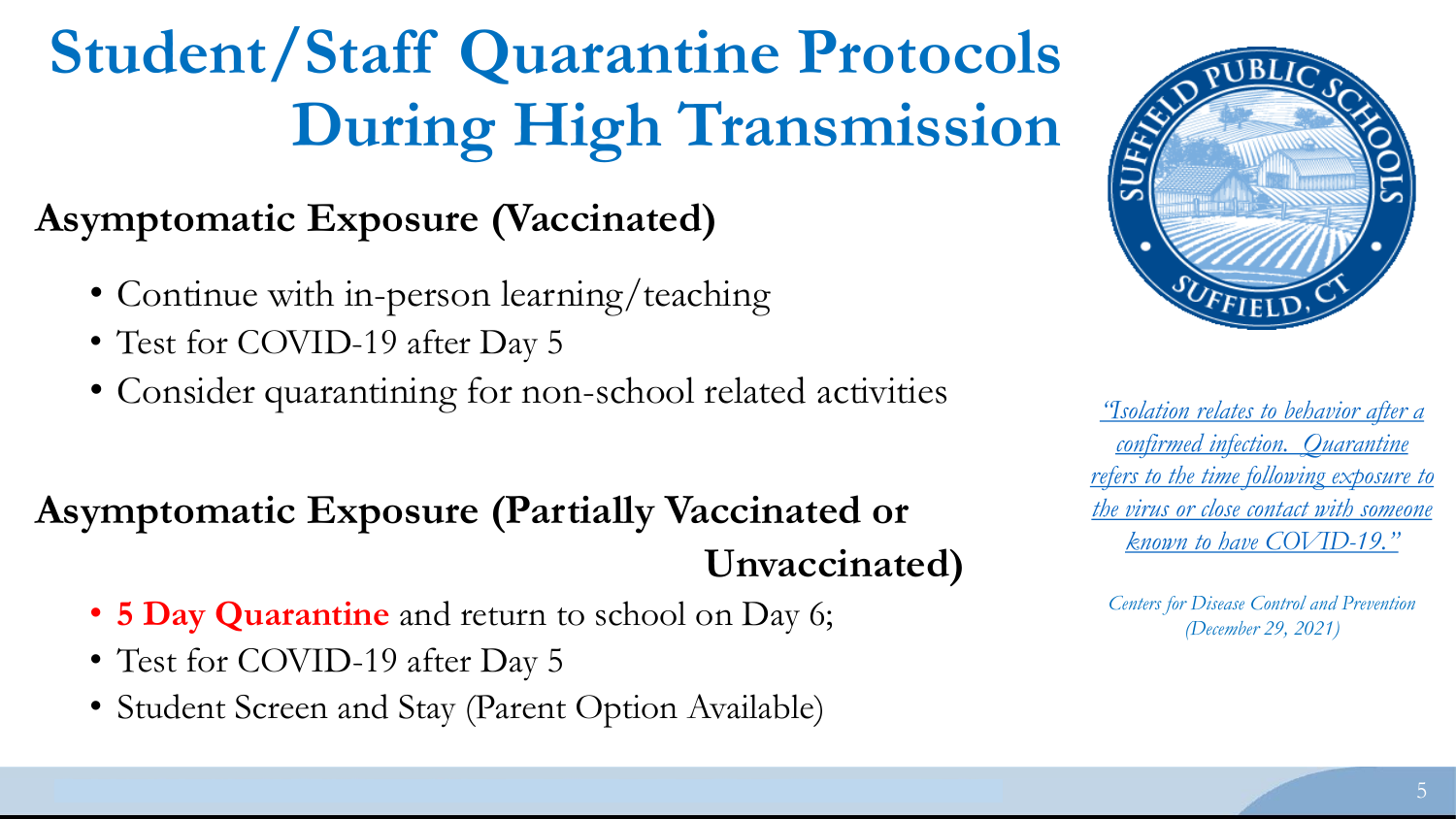## **Temporary Remote Learning**

"Accordingly, school districts are also encouraged to develop a local policy to address how remote learning might be used to provide continued educational opportunities: (1) for students who must be in COVID-19 isolation or quarantine, (2) to address localized outbreaks in a school or specific school district, and (3) in rare and individualized circumstances, for students with elevated risks from COVID-19 exposure due to co-habiting family members with documented vulnerability to COVID-19."

*CSDE Guidance Regarding the Future of Remote Learning in Connecticut Schools (July 15, 2021)*

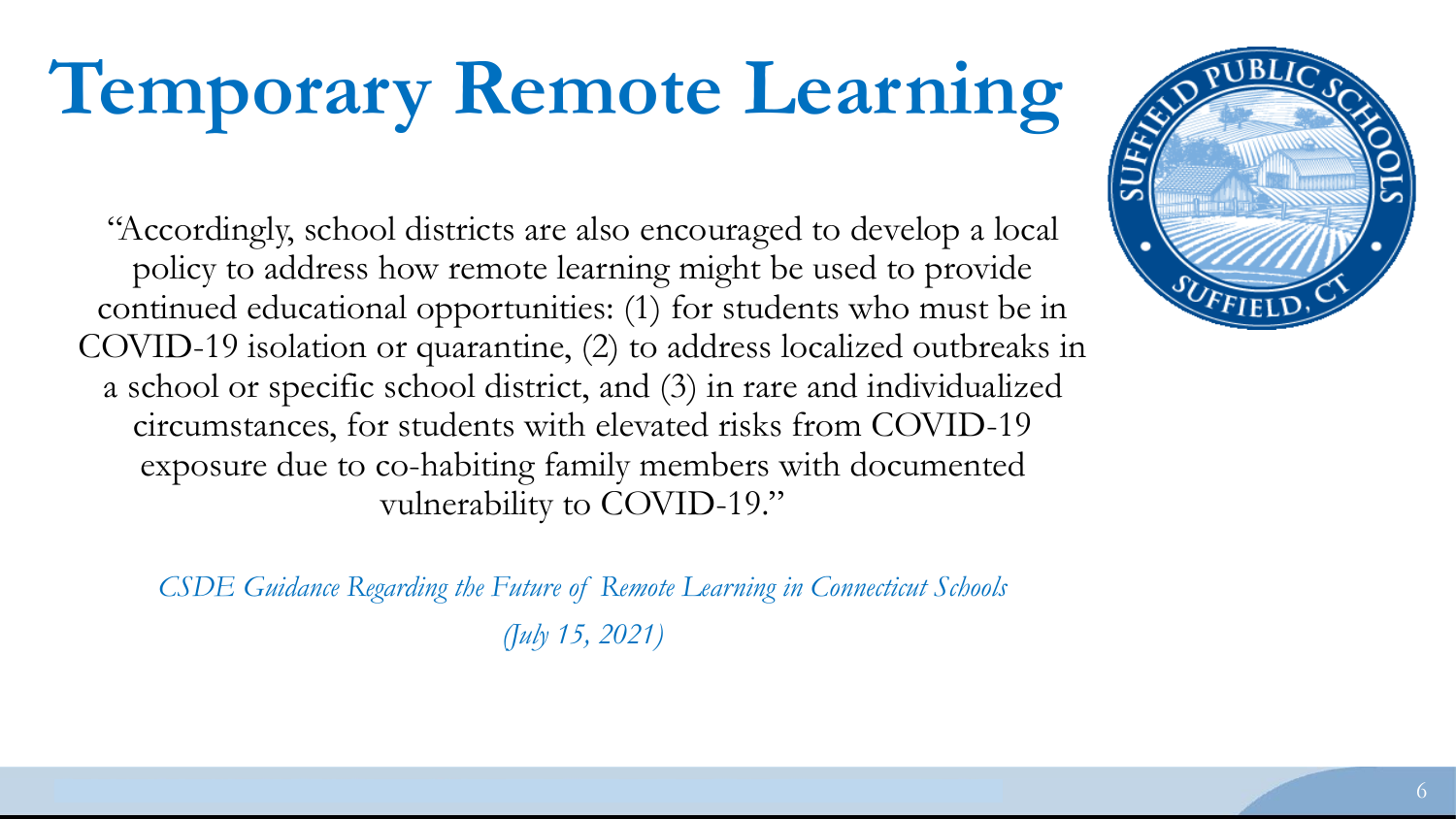### **Temporary Remote Learning During High Transmission (cont.)**

#### • **Passive Live-feed Remote Learning**

- Classroom Teachers will be focusing instruction on in-person learners
- Students will be responsible for submitting classroom assignments posted on Google or Seesaw platforms.
- Check-in Support will be provided if it is feasible to do so. Parents and students should not expect Remote Learning to be equivalent to in-person instruction.
- Check-in Support, if possible, for students will be provided by Recovery Teachers (unassigned), Interventionists, and Academic Support

### • **Implementation Timeline (week of January 3)**

- Jan. 3 New students in isolation or quarantine will not be provided remote access. Therefore, students will need to be marked absent if they are not in-person
- Jan. 4 New students in isolation or quarantine will be provided passive live-feed access. However, students will need to be marked absent if they are not in-person
- Jan. 5 New students in isolation or quarantine will be provided passive live-feed and online lesson plan access. Attendance will be taken and students will not be marked absent if in attendance.



*"Students benefit from in-person learning, and safely returning to inperson instruction in the fall 2021 is a priority."*

*- CDC K-12 Guidance (July 2021)*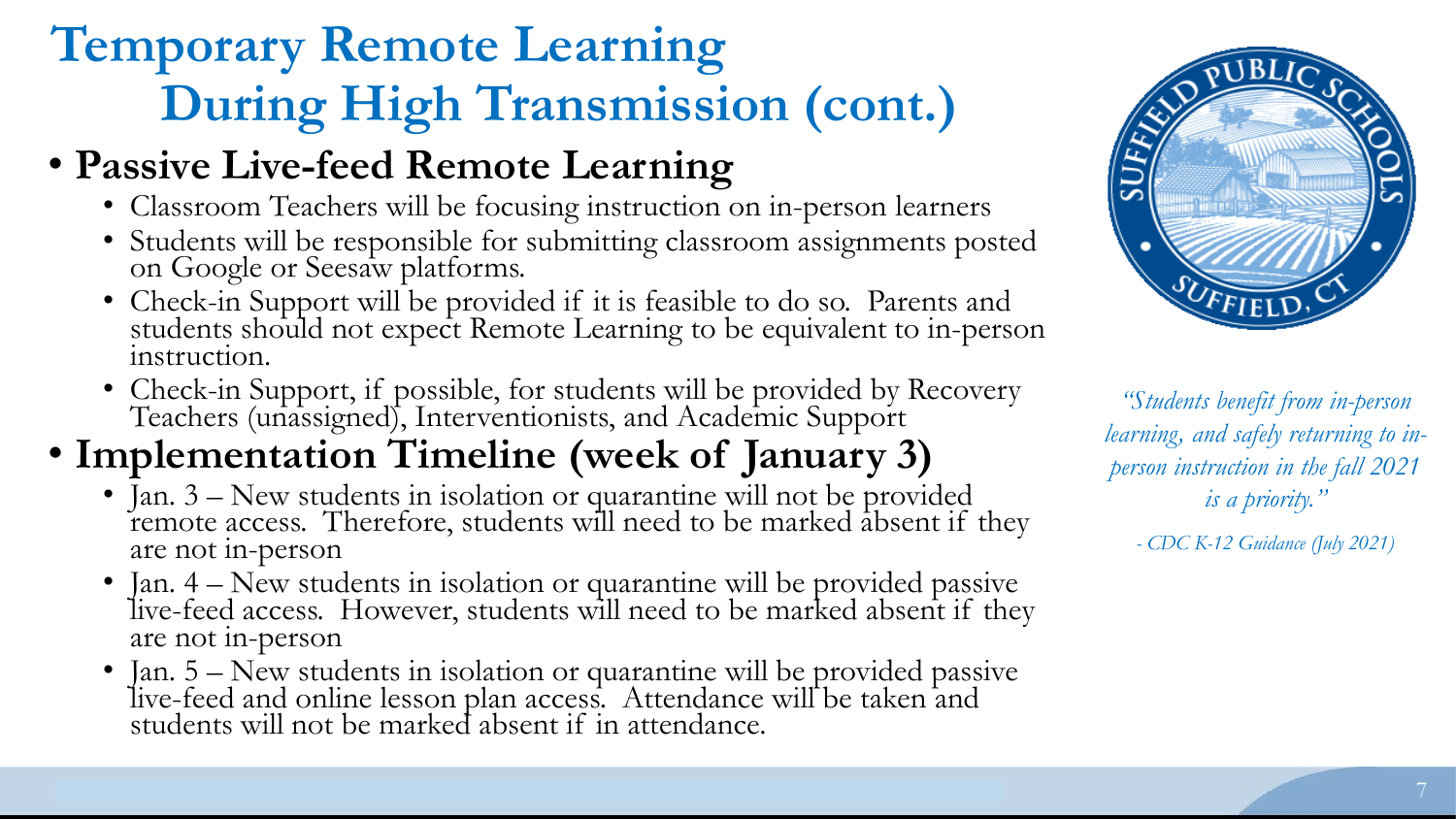### **Temporary Remote Learning During High Transmission (cont.)**

- **Parent request for Temporary Remote Learning due to isolation or quarantine must be submitted online through COVID-19 Positive Case, Symptoms, or Exposure Online Reporting System**
	- Online Reporting Link will be on district website
	- Parents should continue to update online reporting system anytime a change to the student's COVID-19 status occurs
		- Examples:
			- Test Results
			- Student was asymptomatic, but became symptomatic
	- Contact School Nurse with Question

#### SPS Online COVID-19 Reporting

• **May take 24 hours for Remote Learning Access (depends on whether classroom is already engaging in Remote Learning)**



*"Students benefit from in-person learning, and safely returning to inperson instruction in the fall 2021 is a priority."*

*- CDC K-12 Guidance (July 2021)*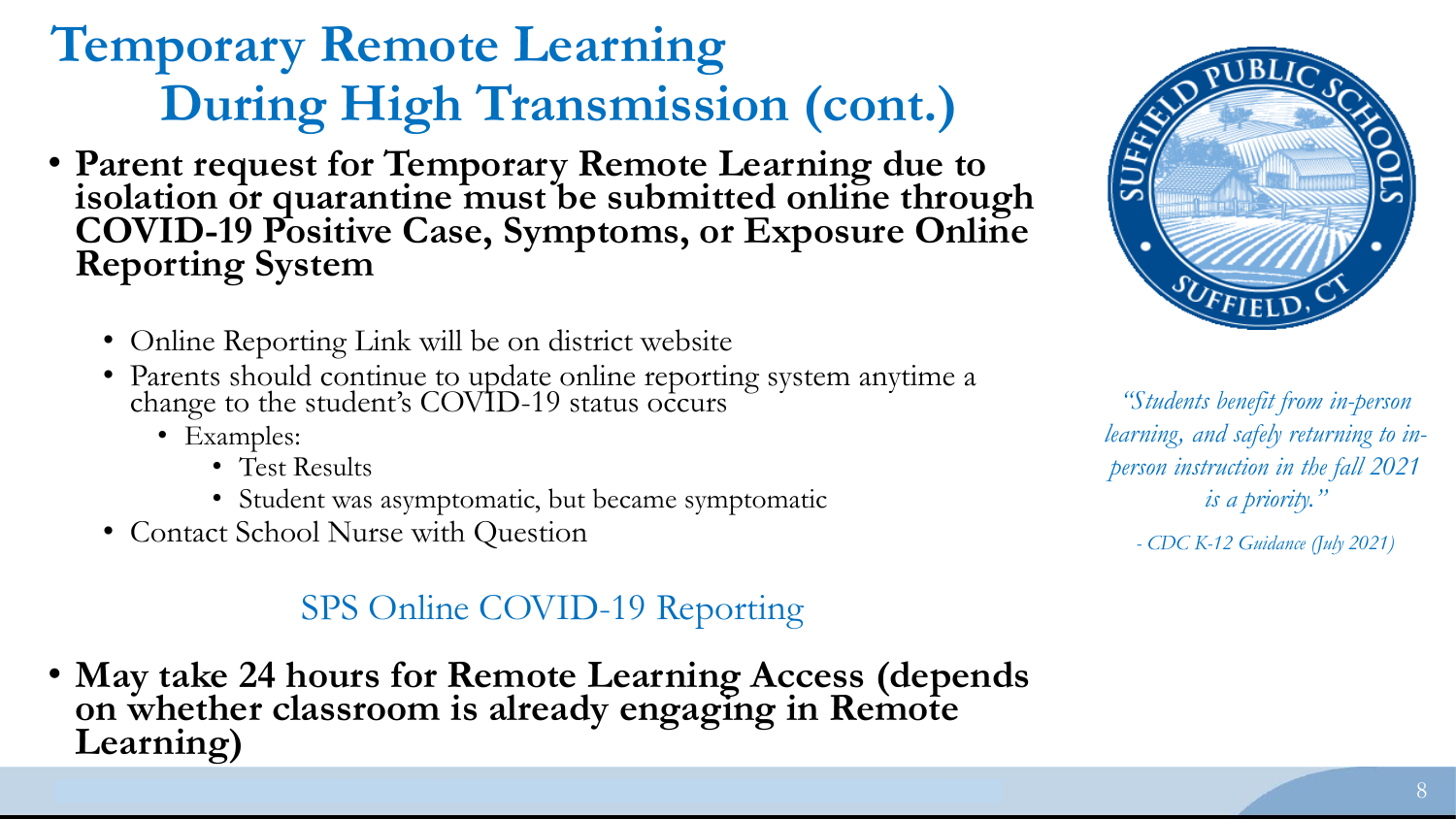## **Layered Prevention Strategies During High Transmission**

#### **Social Distancing**

• To the greatest extent possible

#### **Contact Tracing and Communication**

- Discontinue Contact Tracing
- School notification to all classroom exposures
- District notification if clusters are identified

#### **Cohorts**

• No changes to current procedures

#### **Vaccinations**

#### **Isolation and Quarantine Protocols (updated December 31, 2021)**

**Mask-wearing**

• Universal Masking as required per Executive Order 13A

**Hygiene Protocols**

**Ventilation and Cleaning Expand COVID-19 Testing Availability (if available) No Visitors**



*"Many schools serve children under the age of 12 who are not eligible for vaccination at this time. Therefore, this guidance emphasizes implementing* **layered prevention strategies** *(e.g., using multiple prevention strategies together consistently) to protect people who are not fully vaccinated, including students, teachers, staff, and other members of their households." - CDC K-12 Guidance (July 2021)*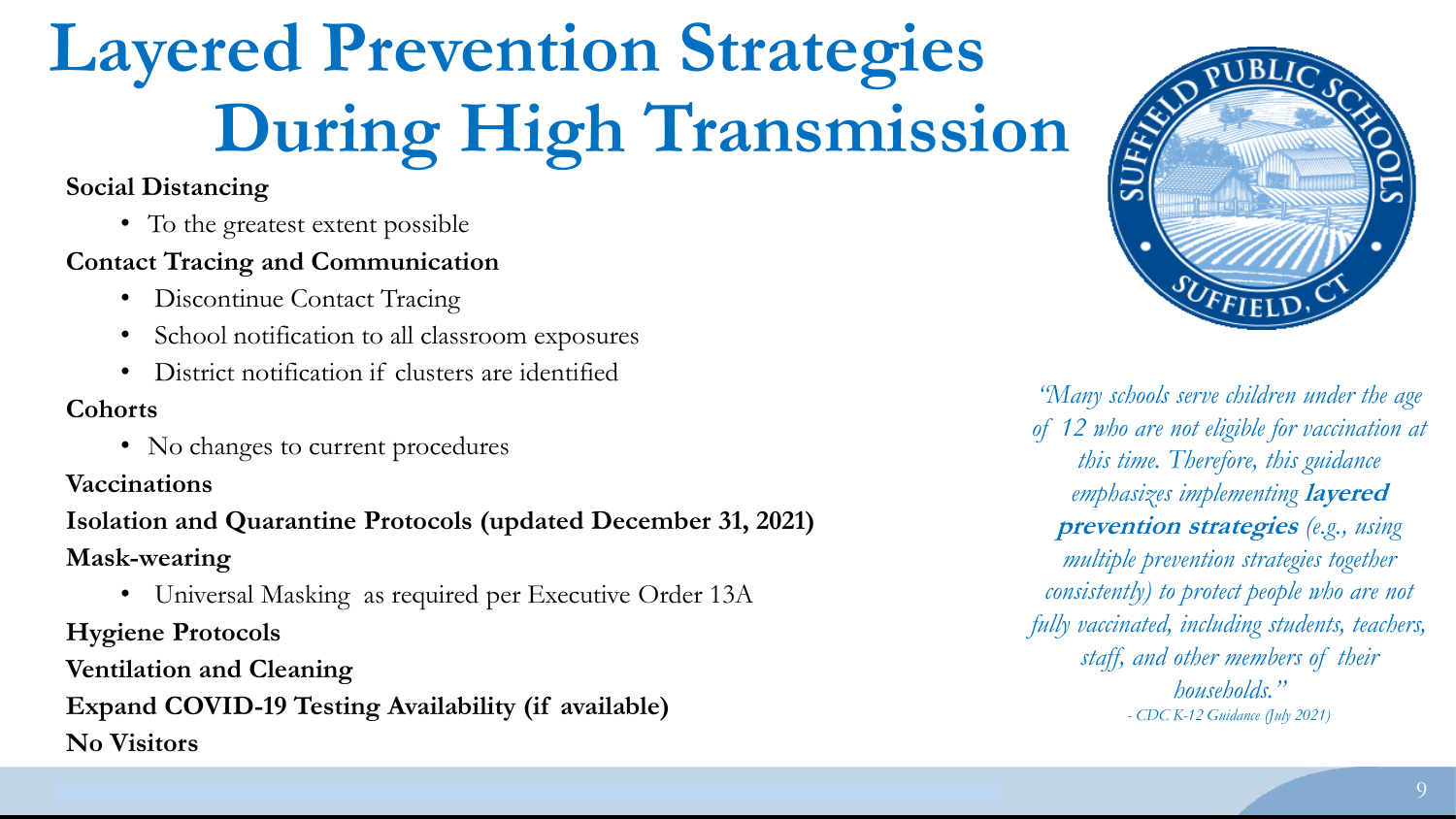### **Considerations for Continuity of Learning and Protocols Decision-making**

Localities should monitor community transmission, vaccination coverage, screening testing, and occurrence of outbreaks to guide decisions on the level of layered prevention strategies

(e.g., physical distancing, screening testing).

- CDC K-12 Guidance (July 2021)

- Considerations
	- Guidance from DPH, CSDE, CDC
	- Unique School COVID-19 Transmission Trends
	- County COVID-19 Transmission Trends
	- Suffield Public Schools District COVID-19 Transmission Trends
	- Town of Suffield COVID-19 Transmission Trends
	- Breakthrough COVID-19 Cases
	- Vaccination Data